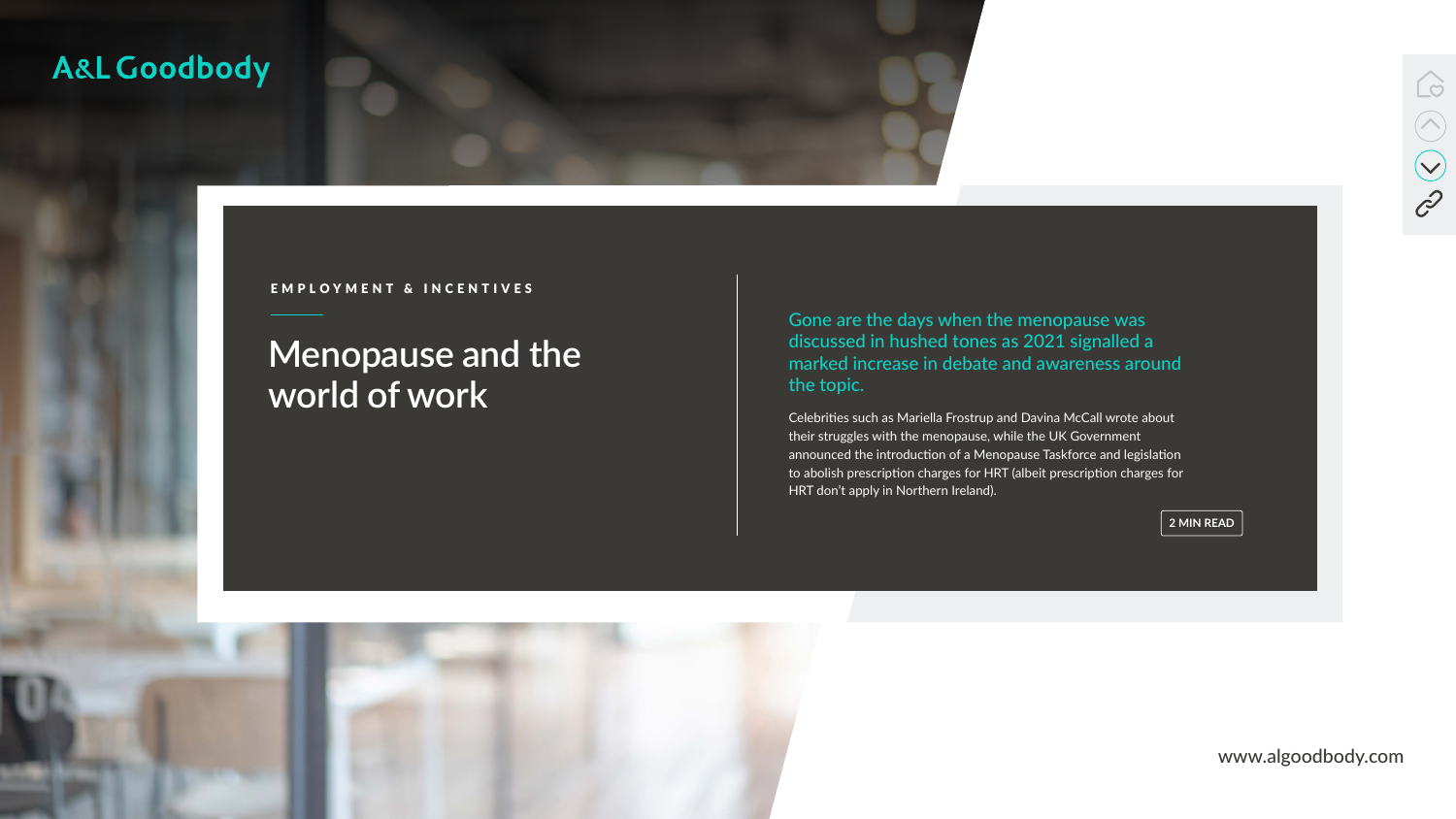#### Legal Position

The legal position is far from satisfactory however given that the menopause is not a stand-alone protected characteristic under NI law. Typically, employees will rely on the Health and Safety at Work (NI) Order 1978 and/or argue that they have been discriminated against on the grounds of age, sex, disability or gender reassignment. Many would argue that it should be a protected characteristic in its own right and question why it should be necessary to bring a disability claim and plead that it is an "impairment" when the menopause is a natural process as opposed to an Illness. The outcome of the House of Commons Women and Equalities Committee inquiry into the issues surrounding the menopause in the workplace will be eagerly anticipated as

the chair of the Committee has stated that changes to equality legislation should not be ruled out.

Nevertheless, the number of menopause related claims is on the rise with latest UK data indicating that there were 5 employment tribunals referencing the claimant's menopause in 2018, six in 2019, 16 in 2020 and 10 in the first six months of 2021 alone.

Given the increased focus on this issue it is inevitable that the number of claims will continue to increase and there have been some recent decisions of note. From a disability perspective, In Donnachie v Telent Technology Services Ltd (2020) the Employment Tribunal concluded that the symptoms suffered by the claimant had a substantial effect on her "normal day to day

#### Introduction

The inevitable impact of the menopause on the world of work is prompting studies which highlight the struggles experienced at work by many women going through the menopause. A study published in 2021 by the healthcare provider Benenden surveying 2,000 employees and 500 business owners found that 23 per cent of women who have been unwell as a result of the menopause have left jobs, of the individuals who have suffered ill-health as a result of the menopause 18 per cent said they were not given a pay rise or promotion and 13 per cent said they had to go through a disciplinary procedure.



*Given the increased focus on this issue it is inevitable that the number of claims will continue to increase*



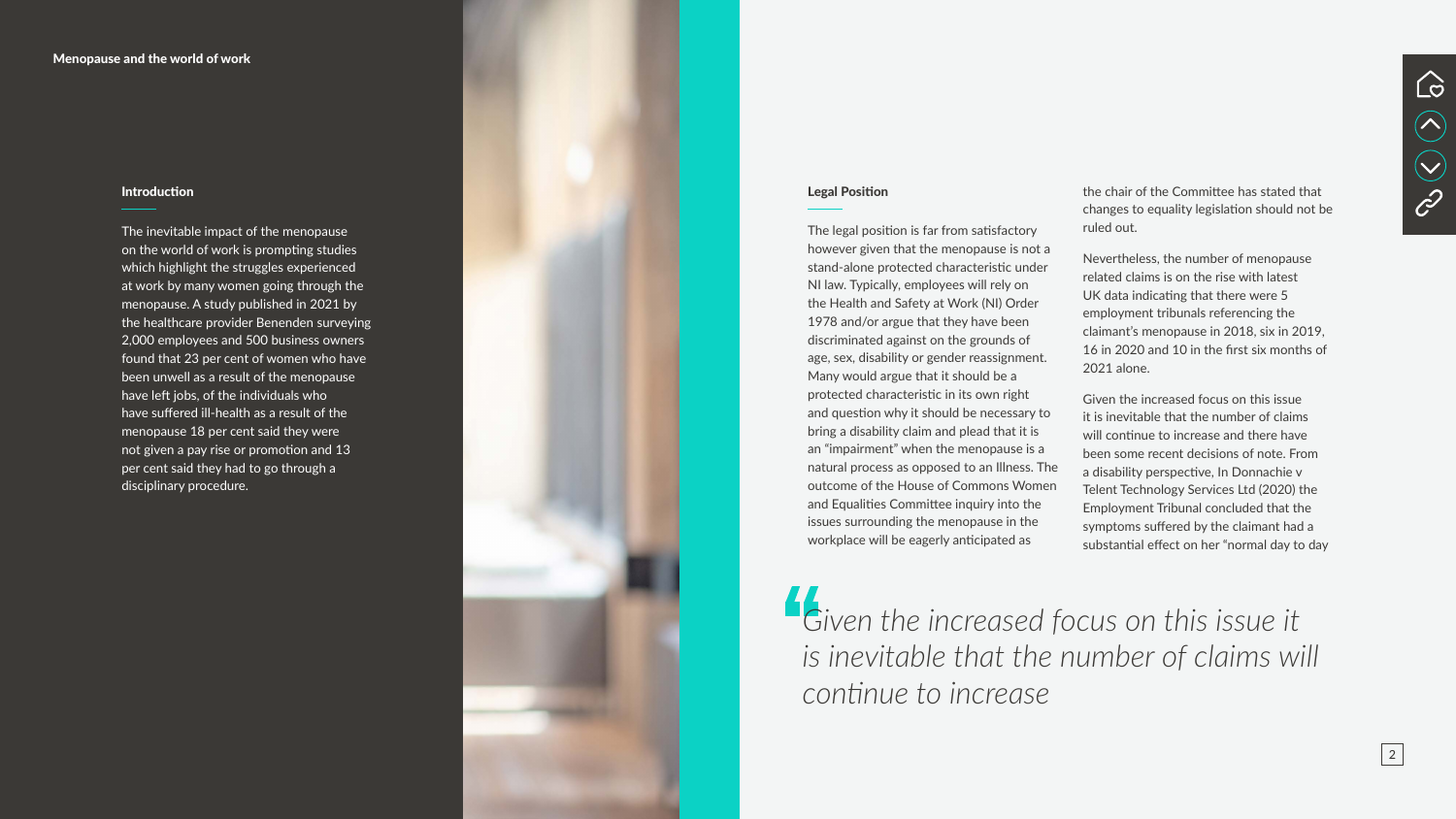activities" and so met the definition of a disability under the Equality Act 2010. The judge stated that they could see no reason in principle why menopausal symptoms cannot have the relevant disabling effect on an individual. Likewise in Rooney v Leicester City Council (2021) the original Employment Tribunal's decision that the claimant's symptoms did not amount to a disability was overturned on appeal to the Employment Appeals Tribunal (EAT). Claimants have also relied successfully on sex and age discrimination and in A v Bonmarche Ltd (2019) the Employment Tribunal found that the claimant had been treated less favourably than someone who was not female of menopausal age.

The Equality Commission for Northern Ireland, the Northern Ireland Committee of the Irish Congress of Trade Unions and the Labour Relations Agency (LRA), have produced a guide which is useful and includes a checklist to enable employers to assess the extent to which their current policies and procedures meet the needs of women with menopausal symptoms

#### What should employer's do now?

The fastest-growing economically active group in the UK, are women in the 50 to 64 age bracket. It makes sense for employers to acknowledge this issue and provide support so that businesses can retain women, many of whom are at the pinnacle of their careers.

We recommend that employers should raise awareness, carry out risk assessments, deliver training and review policies and procedures so that the menopause is on the equality agenda and menopausal employees truly believe that they are supported in the workplace and have a voice.

*We recommend that employers should raise awareness, carry out risk assessments, deliver training and review policies*